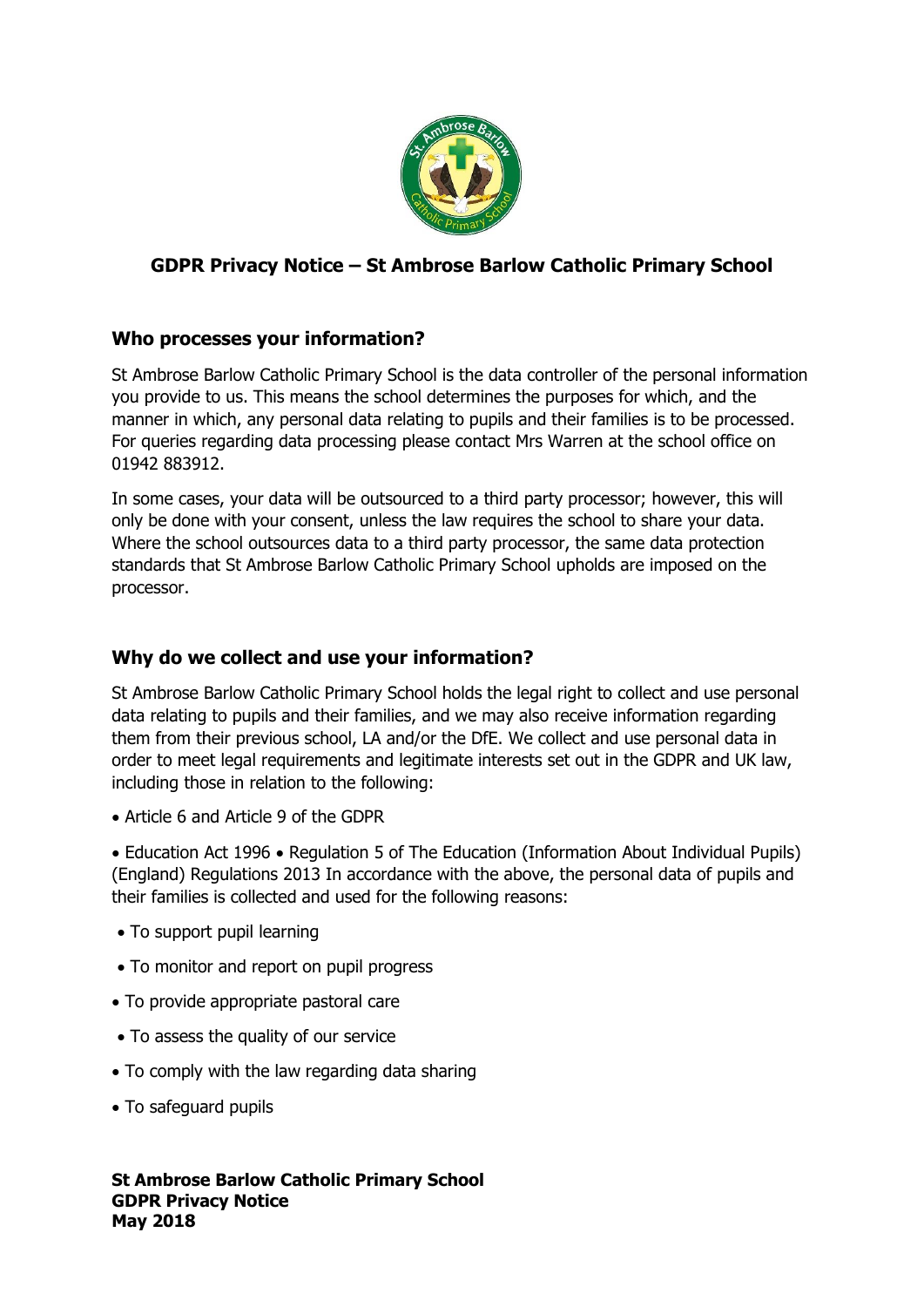## **Which data is collected?**

The categories of pupil information that the school collects, holds and shares include the following:

- $\bullet$  Personal information e.g. names, pupil numbers and addresses
- Characteristics e.g. ethnicity, language, nationality, country of birth and free school meal eligibility
- Attendance information e.g. number of absences and absence reasons
- Assessment information e.g. national curriculum assessment results
- Relevant medical information
- Information relating to SEND
- $\bullet$  Behavioural information e.g. number of temporary exclusions

Whilst the majority of the personal data you provide to the school is mandatory, some is provided on a voluntary basis. When collecting data, the school will inform you whether you are required to provide this data or if your consent is needed. Where consent is required, the school will provide you with specific and explicit information with regards to the reasons the data is being collected and how the data will be used.

## **How long is your data stored for?**

Personal data relating to pupils at St Ambrose Barlow Catholic Primary School and their families is stored in line with the school's GDPR Data Protection Policy. In accordance with the GDPR, the school does not store personal data indefinitely; data is only stored for as long as is necessary to complete the task for which it was originally collected.

## **Will my information be shared?**

The school is required to share pupils' data with the DfE on a statutory basis. The National Pupil Database (NPD) is managed by the DfE and contains information about pupils in schools in England. St Ambrose Barlow Catholic Primary School is required by law to provide information about our pupils to the DfE as part of statutory data collections, such as the school census; some of this information is then stored in the NPD. The DfE may share information about our pupils from the NDP with third parties who promote the education or wellbeing of children in England by:

- Conducting research or analysis.
- Producing statistics.

**St Ambrose Barlow Catholic Primary School GDPR Privacy Notice May 2018**